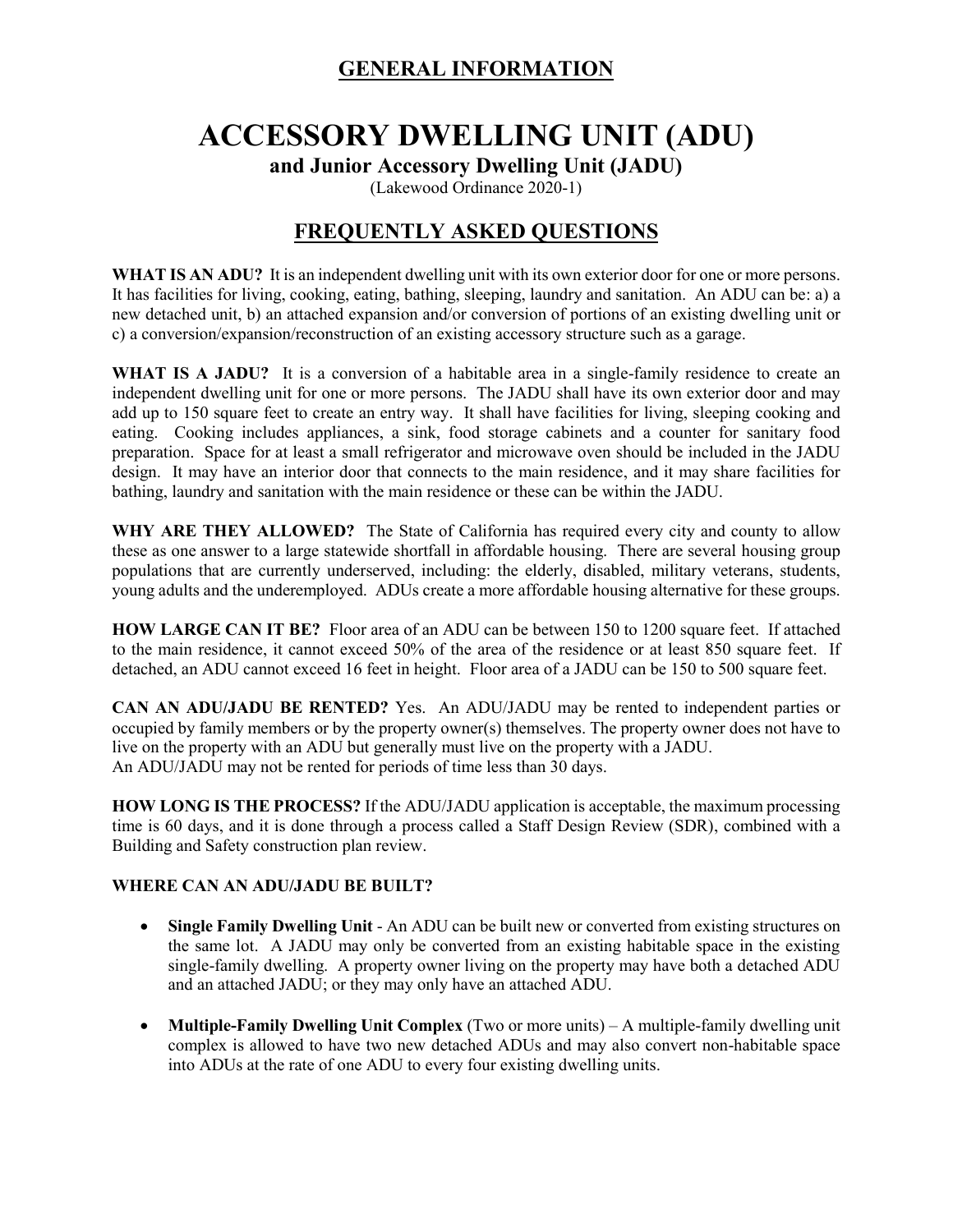### **ADU and JADU Staff Design Review (SDR) Processes and Development Standards**

(Revised February 24, 2020)

ADUs and JADUs are initially approved through a ministerial review called a Staff Design Review (SDR). After an SDR application has been approved, the project is reviewed by the Building plan checker, prior to permits being issued. If found to comply with all standards, this total process shall not exceed 60 days. These guidelines apply to both ADUs and JADUs. (*Refer to Ordinance 2020-1 for more information.)*

### **ACCESSORY DWELLING UNITS (ADUs)**

- 1. **Review Process**. An application to build an ADU shall first be reviewed ministerially, through a process called Staff Design Review (SDR). SDR is a meeting between city staff and the property owner and/or representative regarding the project's architectural design and compliance with standards. Following SDR approval, plans must be submitted to the Building and Safety Section to review for compliance with the Building and Energy Codes. Following approval of the plans by Building and Safety, permits may be issued, and then construction must pass all required City inspections.
- 2. **Application Requirements**. The SDR application requirements are three copies of architectural plans for the project (including a plot plan, roof plan, floor plan and elevations), three copies of exteriorfocused color photos of all structures on the property and one copy of the SDR application form.
- 3. **Types Allowed**. An ADU may be a new detached building, an addition to a building, or a remodel of a building or portion of a building, including a garage.
- 4. **Number Allowed**.
	- **SFR**. One ADU is allowed on a lot with an existing or proposed single-family dwelling. One JADU is allowed on such lots and may be by itself or in addition to a detached ADU.
	- **MFR.** Up to two detached ADUs are allowed with a multiple-family dwelling unit complex. In addition to these two detached ADUs, non-habitable spaces in an existing, permitted multiple-family dwelling unit complex may be converted to ADUs. The number of ADUs allowed by this conversion is equal to 25% of the number of permitted dwelling units on site.
- 5. **Architectural Compatibility.** ADUs shall be architecturally compatible with the main residential building in terms of roofing, architectural treatments, paint, wall cladding materials, windows and doors, articulation, landscaping, water heater and air conditioning units, address numbers, mailbox placement and trash cart storage.
- 6. **Setbacks.** The exterior walls of an ADU must be located at least four feet from the side property line and the rear property line and shall comply with the front yard setback requirements of the zone in which the property is located. If the ADU is detached from the main building, it must be located at least four feet away from the main building, as measured between the eaves. If the ADU involves converting or replacing a permitted structure that is less than four feet away from the side or rear property line, no additional setback is required, provided the ADU complies with all Building Code requirements.
- 7. **Floor Area.** The minimum floor area for an ADU is 150 square feet or 320 square feet for a prefabricated unit. If the ADU is detached from the main building, the maximum floor area is 1,200 square feet. If the ADU is attached to the main building, the maximum floor area is the lesser of 50% of the existing habitable area of the main building or 1,200 square feet. However, if the 50% calculation yields a number less than 850 square feet, the maximum floor area in that case is 850 square feet.
- 8. **Height.** A detached ADU may not exceed one story or 16 feet in height from finished grade to the highest roof ridge, unless it is a conversion of a permitted structure of greater height. An attached ADU shall not exceed the peak height of the structure it is attached to or 16 feet, whichever is greater. An ADU may contain a loft as allowed by the adopted Building Codes.
- 9. **Access.** An ADU/JADU must have an independent exterior door. The area in front of this door must be covered by a roof extension and porch. There must be an exterior paved pathway at least 36" wide connecting the entry doorway and the public sidewalk, if any.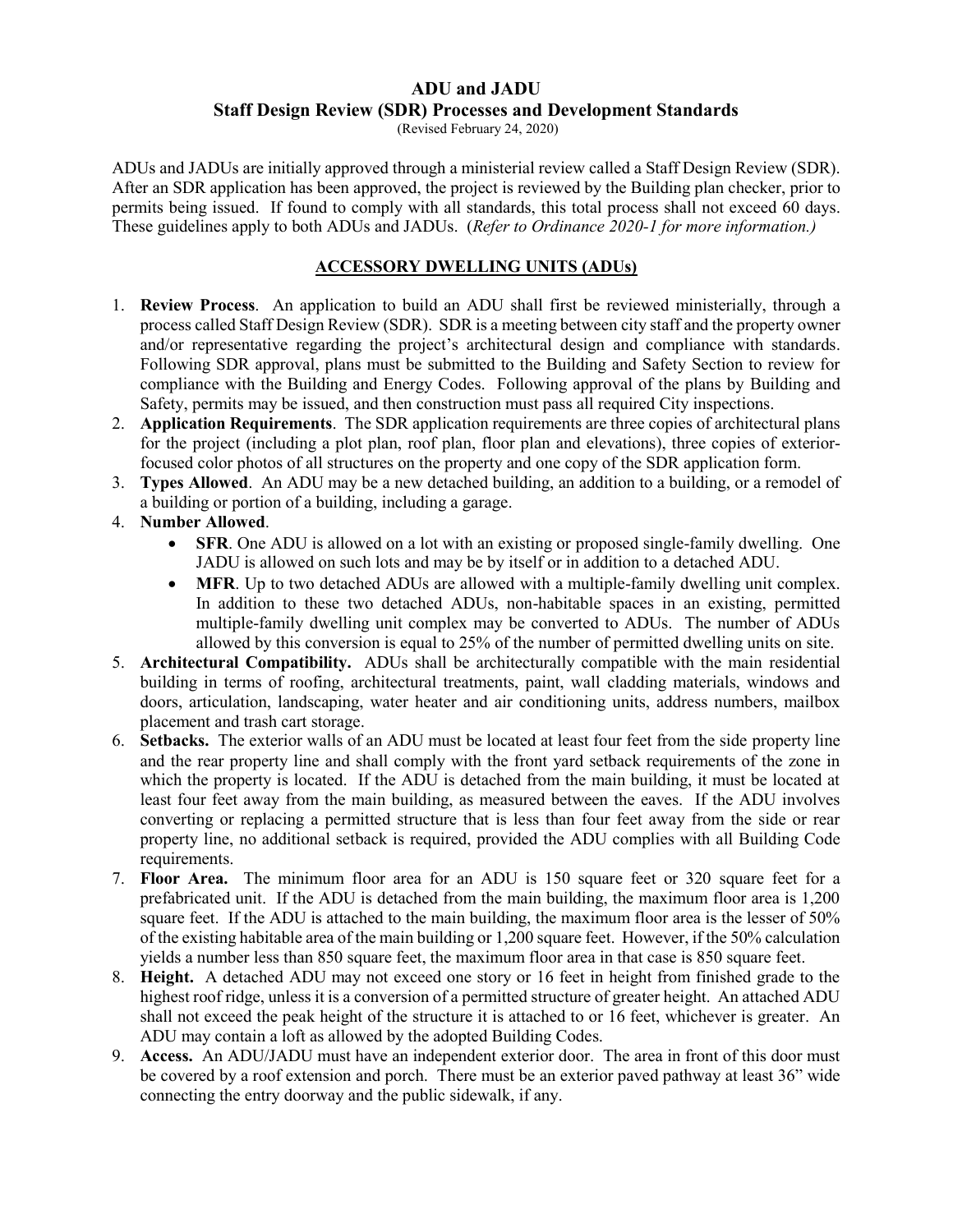- 10. **Utilities.** A separate service for trash, recycling and green waste is required for an ADU/JADU. Other utilities may be metered together with the primary residence or separately, as agreed to by the applicant and the respective utilities. The City may deny an application for an ADU/JADU based on a finding that there is inadequate infrastructure to serve the project, except where such a finding is prohibited by state law, as in Government Code Section 65852.2.(e).
- 11. **Accessibility.** An ADU/JADU shall incorporate accommodations for persons with disabilities. At least one of the following accommodations must be incorporated: ramped entry, handrails adjacent to steps, wider doors, higher electrical outlets, lower light switches, paddle-type door handles, wider restrooms, taller toilets, low or zero threshold step-in showers, and blocking for grab bars around toilets.
- 12. **Occupancy**. If an ADU/JADU is being rented, it shall be for a term of at least 30 days. Owneroccupancy is not required on a property with an ADU (however, see the occupancy rules for JADUs below).
- 13. **Notice of Condition.** A Notice of Condition may be required to be recorded, stating the conditions of approval, if determined to be necessary by the Director of Community Development.
- 14. **Fees.** A building permit is required for an ADU/JADU. The building permit fee is based on the size of the ADU/JADU. Permits are also required for related trades such as electrical, plumbing and mechanical work. Fees for these permits are based on the specific items being installed. A new dwelling unit tax of \$330 is collected prior to issuing permits (LMC Section 6527.2.D). School fees may be due to the school district the property is located in prior to issuing permits, depending on the district. Contact Building and Safety at (562) 866-9771, ext. 2355 for details.

### **JUNIOR ACCESSORY DWELLING UNITS (JADUs)**

- 1. **Process and Development Standards.** The review process (SDR) and development standards are the same as listed above for ADUs, except as noted below.
- 2. **Number Allowed.** One JADU is allowed on a lot inside an existing single-family dwelling. This may be in addition to one detached ADU.
- 3. **Types Allowed.** A JADU is formed by remodeling a portion of an existing single-family residence into a new dwelling unit with an exterior door. The JADU cannot be proposed as an addition to the residence and cannot be detached from the residence.
- 4. **Floor Area.** The minimum floor area of a JADU is 150 square feet, and the maximum floor area is 500 square feet.
- 5. **Access.** In addition to the required exterior doorway, the JADU may have an interior doorway which connects to the primary single-family residence; this allows for shared restrooms etc.
- 6. **Occupancy.** If a JADU exists on the property, the property owner must live on the property. (Note: This rule does not apply for non-profit corporate ownerships and is not required for ADUs).
- 7. **Notice of Condition.** A Notice of Condition is required for a JADU and will be prepared by City staff. The document will state conditions of approval. It will be delivered to the property owner(s) for a notarized signature. All property owners as listed on the title deed are required to sign. Once the document is returned to the City, it will be sent to the County Recorder's office, to be recorded as a public document that will be visible in future title searches.